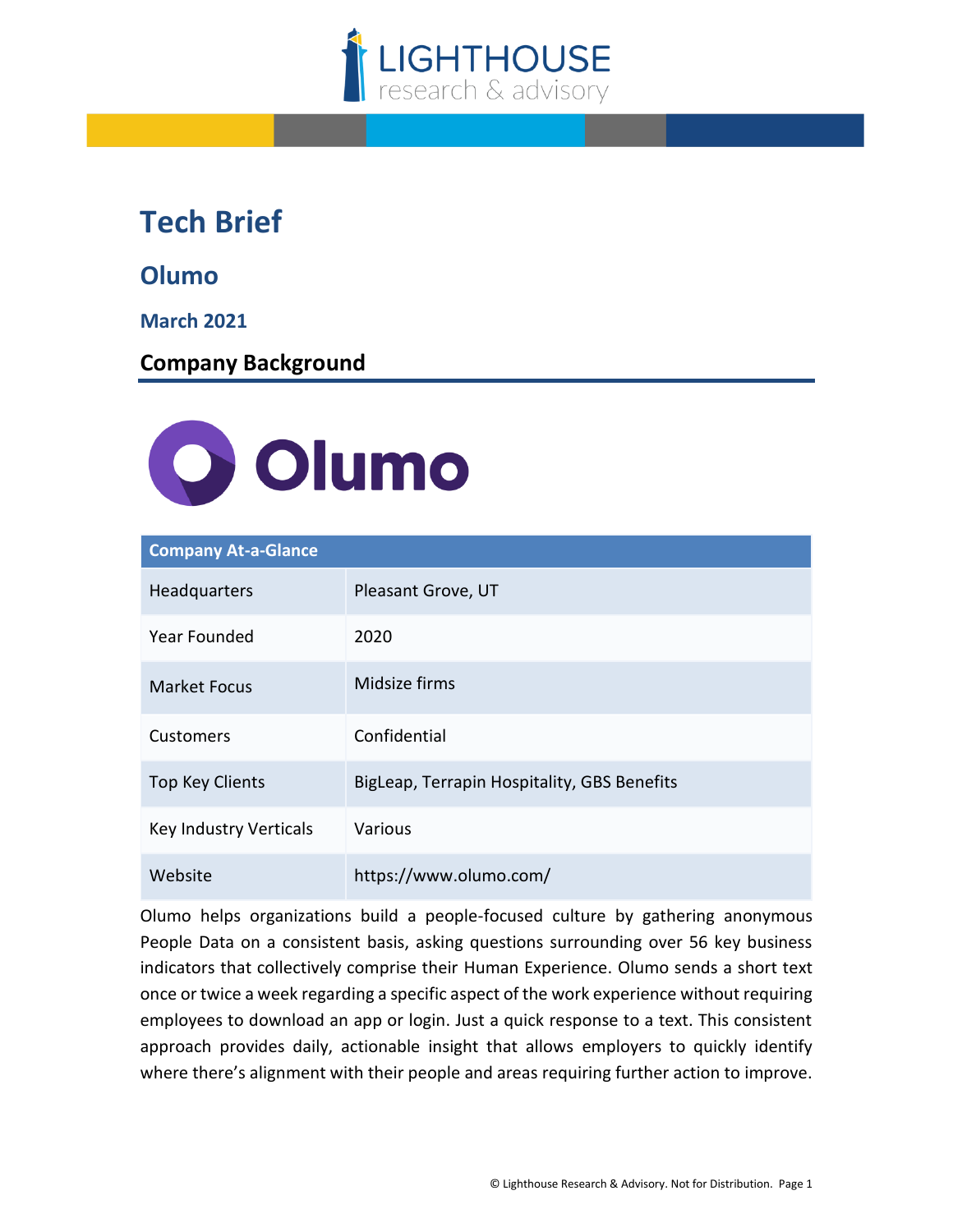

## **Analyst Insights**

According to our research, high-performing companies are 20% more likely than low performers to say that their approach to managing employee performance positively impacts engagement levels, which in turn results in better business performance. But effective management practices are not "one-size-fits-all," nor can they be done once and forgotten. In fact, employers that combine several management practices see more value from a blended approach.

Not sure where to begin? Research suggests that taking the time to listen is one of the most important ingredients for improving employee engagement. Enter Olumo's plugand-play pulse survey platform, which sends 1-2 text messages to employees per weekno app to download or login to remember. But unlike one-way surveys, Olumo engages them in anonymous, two-way conversations with a dedicated Success Manager who's empathetic and knows how to draw out comments from employees. Employers can decide how they want to ask and receive feedback, choosing from scaled, multiple choice, or open-ended responses. Employees have options too - they can customize their communication preferences, including language, text or email, and frequency.

Leaders get access to authentic, actionable feedback on what matters most, when it's needed, on topics such as employee retention, goal alignment, accountability and many others, in an easy, visual format that identifies areas that need attention and supports more informed decision-making. Beyond the metrics, Olumo also identifies and prioritizes what improvements to make for the greatest impact and guides you through the action steps.

Listening to employee concerns and changing course quickly and appropriately can be the difference between improved employee engagement and better business performance. For organizations with questions about adopting a listening strategy that's easy for employees to use and provides insightful and timely information, solutions like Olumo may have the answers.

*Ben Eubanks Chief Research Officer*